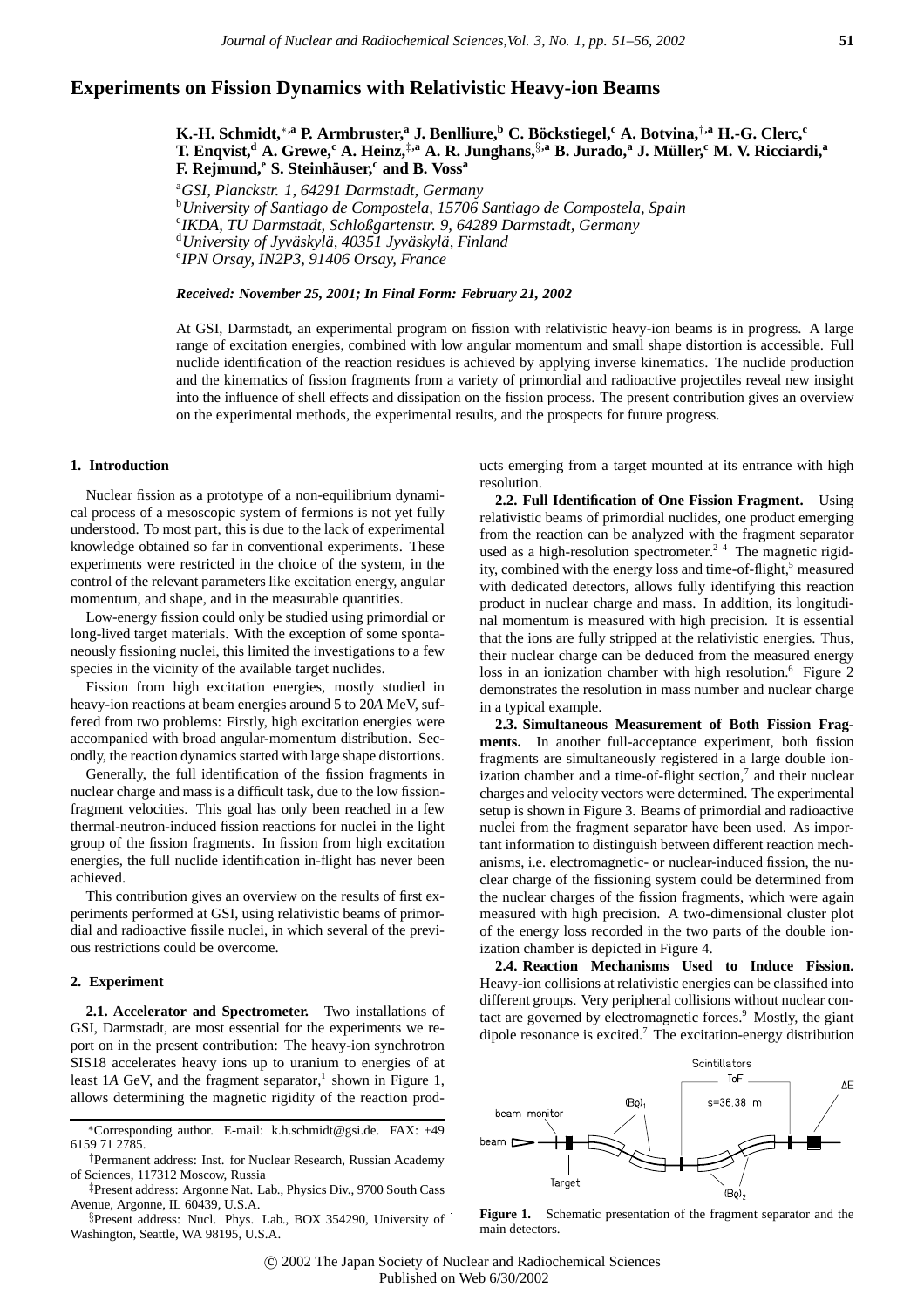

**Figure 2.** Example for the resolution in nuclear charge and mass for reaction products of the system  ${}^{1}H + {}^{208}Pb$  at 1A GeV (from Reference 8). The spectra measured with a few different settings of the spectrometer are overlaid.



**Figure 3.** Experimental setup to simultaneously measure both fission fragments produced in inverse kinematics (from Reference 7).

of heavy fissile nuclei peaks at about 11 MeV and has a width of a few MeV. Peripheral collisions with nuclear contact lead to the abrasion of a number of nucleons and induce appreciably higher excitation energies, which amount to 27 MeV on the average per nucleon abraded.10 With increasing mass loss, the excitation energy of the spectator reaches to very high values, even making it a suitable tool to investigate thermal multifragmentation.<sup>11</sup> For a heavy nucleus, excitation energies of several hundred MeV can be reached with a relative mass loss of only a few percent. Thus, shape distortions after the abrasion phase are small. Due to the lack of momentum transfer to the spectator, the angular momentum induced is rather small, too, in the order of 10 to 20h on the average, as deduced from theoretical estimations, $12$  which are confirmed by experimental results.<sup>13</sup> Thus, the characteristics searched for in anti-proton-induced reactions $14$  are even better realized in peripheral heavy-ion collisions.

# **3. Results and Discussion**

**3.1. Multi-modal Fission.** Multi-modal fission of radioactive nuclei was investigated in a dedicated experiment.7 Relativistic secondary projectiles were produced by fragmentation of a 1*A* GeV 238U primary beam in a beryllium target and identified in nuclear charge and mass number by the fragment separator. According to the impact parameter, some of these secondary projectiles were excited by electromagnetic interactions in a secondary lead target, inducing fission from excitation en-





Figure 4. Cluster plot of fission fragments recorded by the double ionization chamber in the reaction  $^{238}U + (CH_2)_n$ .



**Figure 5.** Upper part: Measured nuclear-charge distributions in the transition zone from symmetric to asymmetric fission around 227Th. Lower part: Result of a model calculation as described in the text (from Reference 7).

ergies around 11 MeV. The fission fragments were identified in nuclear charge, and their velocity vectors were determined. Elemental yields and total kinetic energies of 70 short-lived nuclear species have been obtained, almost all of them for the first time. In particular, the transition from symmetric to asymmetric fission around  $^{227}$ Th has been covered systematically.

The most important experimental achievements of this secondary-beam experiment were the rather free choice of the nucleus to be investigated, independently of its chemical properties and independently of its radioactive decay characteristics, down to half-lives in the order of 100 ns, the excellent nuclearcharge resolution for all fission fragments, and the remarkably good determination of the mean total kinetic energies with uncertainties in the order of  $10^{-5}$  of the laboratory energies.

The data were analyzed in terms of fission channels.<sup>15</sup> The weights of the three predominant channels, standard I, standard II, and superlong, were found to be consistent with the trends of previous results found for heavier actinides.<sup>16</sup> Calculations with a semi-empirical fission model<sup>17</sup> were performed, assuming (i) that the population of the fission channels is determined by the level density above the mass-asymmetry-dependent fission barrier, (ii) that the dynamics from saddle to scission is described by the fission-channel concept,  $18,19$  and (iii) that the mean values and the widths of charge distribution and total kinetic energy of the fission fragments are finally determined at the scission configuration. The results are compared to the experimental data in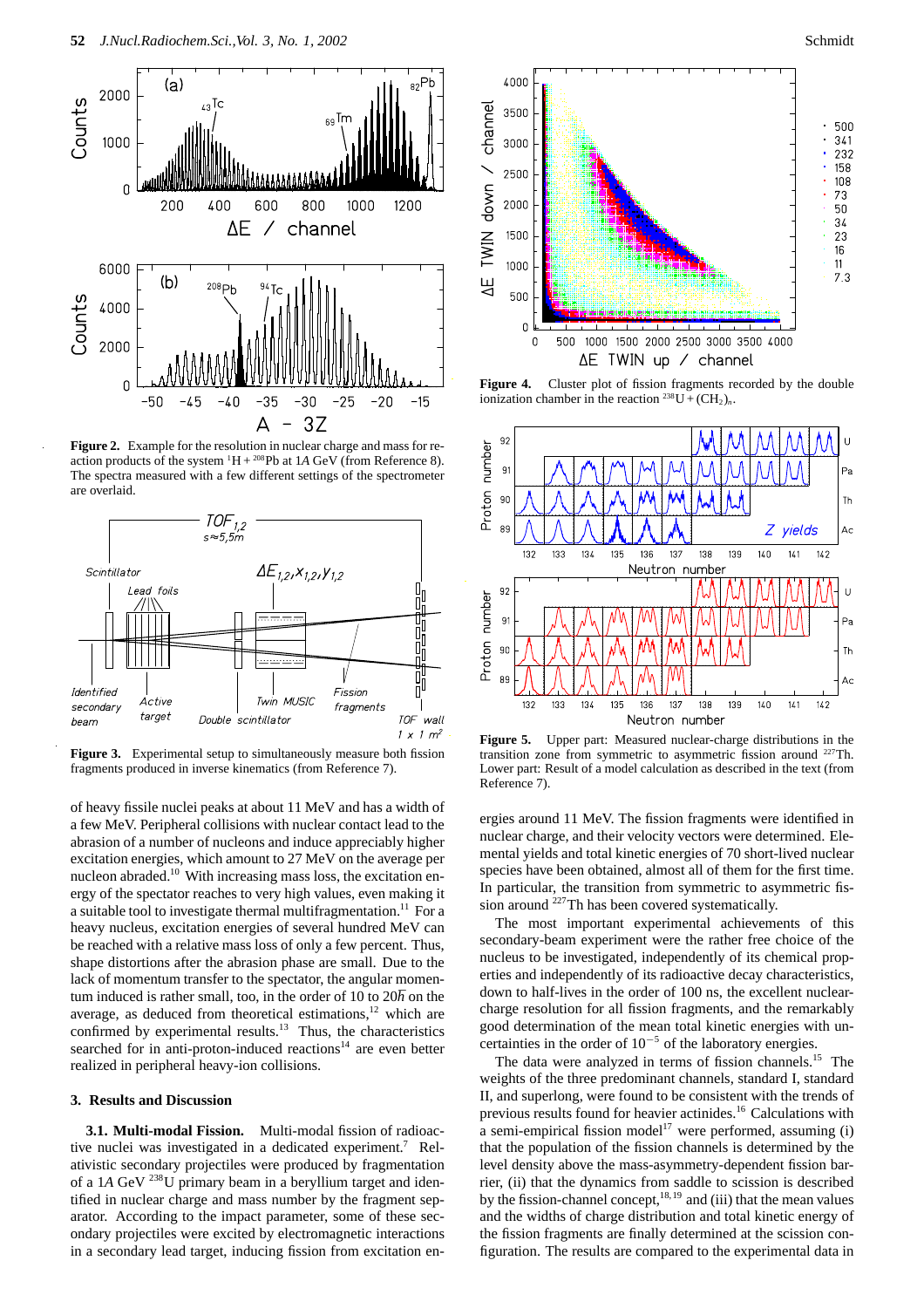

**Figure 6.** Element yields (upper part) and deduced local even-odd effect as defined in Reference 22 (lower part) for electromagnetic-induced fission of 220Ac and 226Th.



**Figure 7.** Total nuclear-induced fission cross section of different secondary projectiles of 430*A* MeV in a lead target compared to model calculations with different options.

Figure 5. This analysis corroborates the fission-channel concept and reveals the strong influence of phase space on the fission process.7

**3.2. Dissipation.** Fission is a unique tool to investigate nuclear dissipation. Our experiments are sensitive to the following features: At low excitation energies, dissipation manifests itself in the breaking of pairs. At high excitation energies, it reduces the flux over the fission barrier.

*3.2.1. Onset of Dissipation in a Super-fluid Nuclear System.* The excellent *Z* resolution achieved in the secondary-beam experiment<sup>7</sup> described in the previous section, allowed investigating pair breaking in fission in a systematic way.20 Strong even-odd effects in the element yields were found in symmetric charge splits for the first time. A general tendency of the evenodd effects to increase in very asymmetric charge splits was established, even for odd-*Z* fissioning nuclei. Two representative cases are shown in Figure 6. A new theoretical description, $2<sup>1</sup>$ based on the statistical model, is able to explain these findings and to deduce the energy dissipation in the fission process, starting from a cold, superfluid system at the barrier down to the scission configuration.

*3.2.2. Dissipation in Hot Nuclei.* The properties of the projectile fragments produced in peripheral nuclear collisions are best suited for investigating the influence of dissipation on the fission process. These particular properties allow analyzing the data with the theoretical framework developed by Grangé and Weidenmüller,<sup>23</sup> avoiding disturbing influences of high angular momenta or large shape distortions. Besides the total fission cross section (Figure 7), the excellent *Z* resolution of the experiment allows to introduce two new experimental signatures which are sensitive to dissipation; the width of the element distributions (Figure 8) and the "partial" fission cross sections (Figure 9), both available for specific elements produced as projectile fragments with different initial projectiles. By use of secondary beams, the influence of fissility and excitation energies of the fissioning systems could independently be investigated.<sup>24</sup>



Figure 8. Measured width of the charge distribution of fission fragments from the reaction <sup>238</sup>U +  $(CH_2)_n$  at 1*A* GeV for given values of  $Z_1 + Z_2$  in comparison with model calculations with different parameters.



**Figure 9.** Partial fission cross sections measured in the reaction  $^{238}$ U + (CH<sub>2</sub>)<sub>n</sub> at 1A GeV for given values of  $Z_1 + Z_2$  in comparison with model calculations with different parameters.

The different experimental signatures are sensitive to different things: While the total fission cross sections integrate over all processes, the width of the element distributions particularly measures the mean excitation energy at fission. The partial fission cross sections probe the excitation-energy dependence of the fission probability. All three signatures are rather consistently described by the model calculation with a reduced dissi-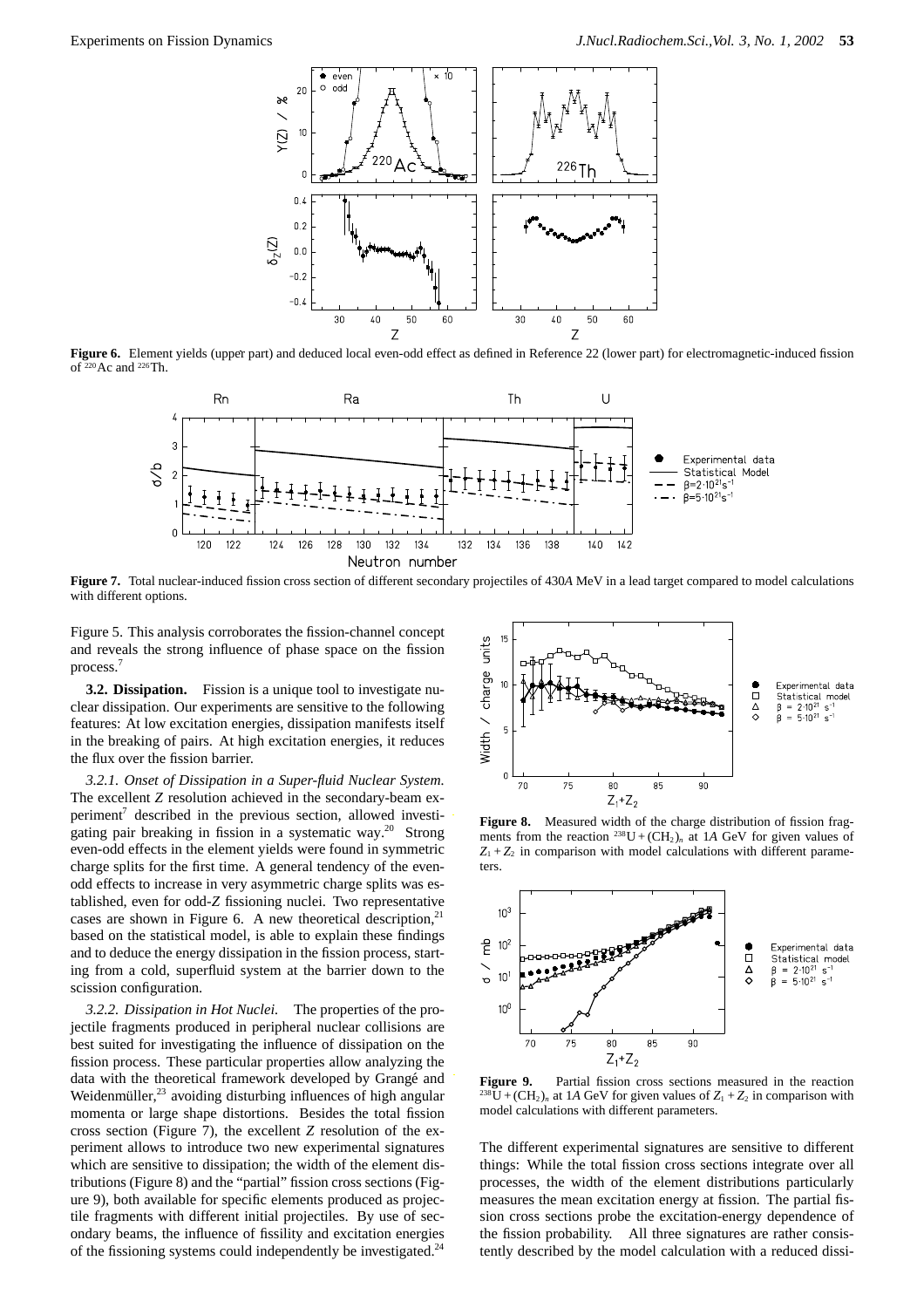

**Figure 10.** Average *N*-over-*Z* of the projectile fragments from the reaction <sup>238</sup>U (1*A* GeV) + Pb<sup>4</sup> compared to SMM<sup>32,33</sup> calculations with different initial excitation energies. The β stability and the prediction of EPAX<sup>30</sup> for <sup>197</sup>Au + *p* are also given.



**Figure 11.** Velocity distribution of detected reaction products from a <sup>238</sup>U beam (1*A* GeV) in titanium (full histogram) and hydrogen (hatched histogram). The counts have been normalized to the same number of projectiles. Due to technical reasons, the spectrum is truncated at  $+2$  cm/ns.

pation coefficient  $β = 2 \times 10^{21}$  s<sup>-1</sup>, which is close to the critical damping.

The interpretation of these data is still in progress. A major goal is to incorporate a realistic in-grow function, representing the solution of the Fokker-Planck equation, for the timedependent fission width in the statistical deexcitation code, since previously used approximations<sup>25,26</sup> were found to lead to erroneous results.27,28

*3.2.3. Temperature Limit for Sequential Decay.* The excitation energy induced in the abrasion process as a function of mass loss has been established experimentally<sup>10</sup>: An excitation energy of 27 MeV has been found to be induced by the abrasion of one nucleon. Thus, very high excitation energies can be induced. It is known that very high excitation energies lead to a simultaneous breakup of the system, before the excited fragments decay sequentially.<sup> $11$ </sup> For the analysis of nuclear dissipation, described in the preceding section, one needs to know the initial conditions at the beginning of the statistical deexcitation cascade (the sequential decay) in which fission is part of the competing processes. That means, if there is a breakup phase, we need to know the excitation energy after that phase. Recently, we could deduce the freeze-out temperature  $T_f$  after the breakup stage from the isospin thermometer,<sup>29</sup> that is, by the variation of the *N*-over-*Z* ratio in the evaporation cascade. We found a value of about  $T_f = 5$  MeV, corresponding to  $E^* = 2.5$  MeV/u in the SMM $^{32,33}$  calculations shown in Figure 10, independently from the projectile and from the size of the fragment. Lower values preserve the neutron excess of the projectile to a larger extent, while higher values tend to approach the  $EPAX<sup>30</sup>$  prediction which assumes a universal "evaporation-residue corridor"31 where the competition between evaporation of protons and neutrons goes into saturation.

The assumed breakup density, another important parameter of the SMM calculation, was assumed to be 6 times normal nuclear density. However, it does not have a sizeable influence on the neutron-to-proton ratio of the fragments.

Besides other very interesting consequences, this finding is an important ingredient to deduce the influence of dissipation

on the fission process, as described in the preceding section. In addition, it means that fission is prohibited above a temperature of 5 MeV by other than dissipative phenomena, namely by thermal instabilities.

**3.3. Extremely Asymmetric Mass Splits.** The highresolution spectrometer is a sensitive tool to investigate fission leading to extremely asymmetric mass splits. We investigated the fission following the spallation of  $^{238}$ U by 1 GeV protons in inverse kinematics.<sup>34</sup> Fission fragments as light as neon could be observed. Their cross sections and their isotopic distributions contain valuable information on the dynamics of fission, e.g. on the charge polarization in extreme mass splits. Figure 11 shows the velocity distributions of sodium, chlorine, and vanadium isotopes produced in the titanium windows and in the hydrogen target itself. While the fragmentation products at mid-velocity are produced in the windows, fission appearing at a velocity of 2 cm/ns in forward and backward direction is mostly produced in the hydrogen target. Note that sideward-emitted fission fragments are not transmitted by the fragment separator due to its limited angular acceptance.

In addition, this finding shows for the first time that light nu-



**Figure 12.** Yields of potassium isotopes measured at ISOLDE<sup>35</sup> in comparison with the isotopic distribution measured in the inversekinematics reaction <sup>238</sup>U on proton.<sup>34</sup>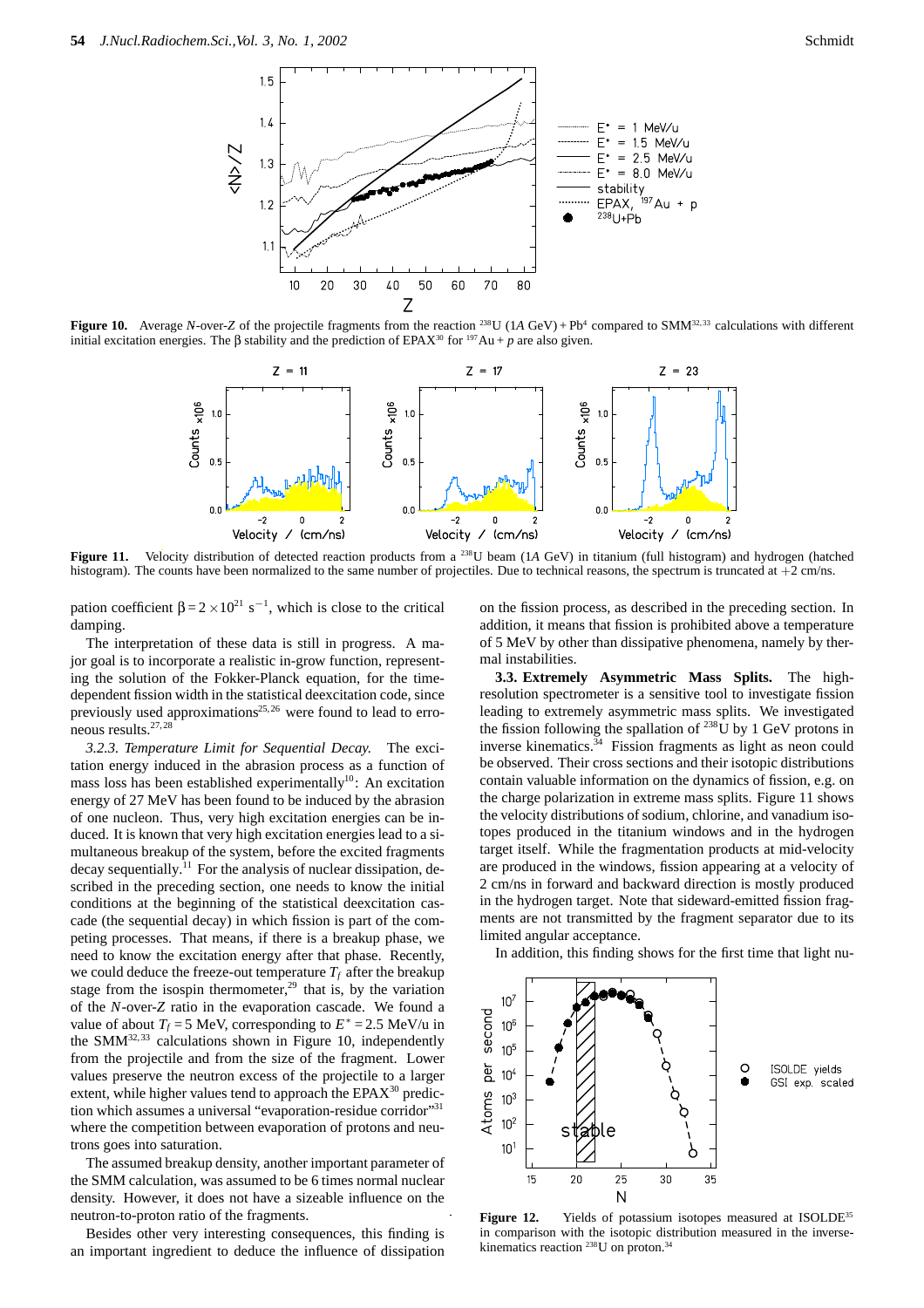clides produced at ISOLDE<sup>35</sup> by spallation of uranium-carbide targets by 600 MeV protons, previously considered as "fragmentation" products, result from extremely asymmetric fission of highly excited, heavy spallation products. Indeed, as Figure 12 shows, the measured isotopic distribution of potassium isotopes, identified as fission products in 238U (1*A* GeV) on proton, perfectly fits to the ISOLDE yields.

# **4. Prospects**

In spite the considerable progress achieved in fission experiments by applying inverse kinematics, including the use of secondary beams, several improvements of the experimental technique are desirable. Actually, a new super-conducting analysis magnet is being designed, $36$  which will allow determining the masses of the fission fragments. When the charged particles are deflected, one can also apply the large-area neutron detector  $37$ to register the neutrons emitted from the fragments to determine the number of neutrons emitted prior to scission and to deduce the excitation energies of the fragments.

Another goal is a better knowledge of the initial excitation energy of the system, in particular in electromagnetic-induced fission. The excitation by inelastic electron scattering in an electron - heavy-ion - collider ring, which is actually part of the plans for the new GSI facility, would improve the situation considerably.

#### **5. Summary**

Experiments in inverse kinematics using relativistic beams of primordial and radioactive species have opened up new possibilities for experimental investigations of nuclear fission by extending the choice of systems to be investigated, by better controlling some relevant parameters like angular momentum and initial shape, and by fully identifying the fission fragments. First results allowed improving our understanding of dissipation from very low to very high excitation energies, the characteristics of multi-modal fission and the occurrence of extremely asymmetric mass splits. Other characteristics of the new experimental technique, however, have not yet reached the standard, occasionally achieved in conventional experiments. In particular it is the goal of new experimental installations actually planned to provide a better definition of the initial excitation energy and to simultaneously detect the emitted light particles.

#### **References**

- $(1)$  H. Geissel, P. Armbruster, K.-H. Behr, A. Brünle, K. Burkard, M. Chen, H. Folger, B. Franczak, H. Keller, O. Klepper, B. Langenbeck, F. Nickel, E. Pfeng, M. Pfützner, E. Roeckl, K. Rykaczewsky, I. Schall, D. Schardt, C. Scheidenberger, K.-H. Schmidt, A. Schröter, T. Schwab, K. Sümmerer, M. Weber, G. Münzenberg, T. Brohm, H.-G. Clerc, M. Fauerbach, J.-J. Gaimard, A. Grewe, E. Hanelt, B. Knödler, M. Steiner, B. Voss, J. Weckenmann, C. Ziegler, A. Magel, H. Wollnik, J.-P. Dufour, Y. Fujita, D. J. Vieira, and B. Sherrill, Nucl. Instrum. Methods B **70**, 286 (1992).
- (2) P. Armbruster, M. Bernas, S. Czajkowski, H. Geissel, T. Aumann, Ph. Dessagne, C. Donzaud, E. Hanelt, A. Heinz, M. Hesse, C. Kozhuharov, Ch. Miehe, G. Münzenberg, M. Pfützner, K.-H. Schmidt, W. Schwab, C. Stephan, K. Sümmerer, L. Tassan-Got, and B. Voss, Z. Phys. A 355, 191 (1996).
- $(3)$  M. de Jong, K.-H. Schmidt, B. Blank, C. Böckstiegel, T. Brohm, H.-G. Clerc, S. Czajkowski, M. Dornik, H. Geissel, A. Grewe, E. Hanelt, A. Heinz, H. Irnich, A. R. Junghans, A. Magel, G. Münzenberg, F. Nickel, M. Pfützner, A. Piechaczek, C. Scheidenberger, W. Schwab, S. Steinhäuser,

K. Sümmerer, W. Trinder, B. Voss, and C. Ziegler, Nucl. Phys. A **628**, 479 (1998).

- (4) T. Enqvist, J. Benlliure, F. Farget, K.-H. Schmidt, P. Armbruster, M. Bernas, L. Tassan-Got, A. Boudard, R. Legrain, C. Volant, C. Böckstiegel, M. de Jong, and J. P. Dufour, Nucl. Phys. A **658**, 47 (1999).
- (5) B. Voss, T. Brohm, H.-G. Clerc, A. Grewe, E. Hanelt, A. Heinz, M. de Jong, A. Junghans, W. Morawek, C. Röhl, S. Steinhäuser, C. Ziegler, K.-H. Schmidt, K.-H. Behr, H. Geissel, G. Münzenberg, F. Nickel, C. Scheidenberger, K. Sümmerer, A. Magel, and M. Pfützner, Nucl. Instrum. Methods A **364**, 150 (1995).
- (6) M. Pfützner, H. Geissel, G. Münzenberg, F. Nickel, C. Scheidenberger, K.-H. Schmidt, K. Sümmerer, T. Brohm, B. Voss, and H. Bichsel, Nucl. Instrum. Methods B **86**, 213  $(1994)$
- (7) K.-H. Schmidt, J. Benlliure, and A. R. Junghans, Nucl. Phys. A **693**, 169 (2001).
- (8) T. Enqvist, W. Wlazlo, P. Armbruster, J. Benlliure, M. Bernas, A. Boudard, S. Czajkowski, R. Legrain, S. Leray, B. Mustapha, M. Pravikoff, F. Rejmund, K.-H. Schmidt, C. Stéphan, J. Taieb, L. Tassan-Got, and C. Volant, Nucl. Phys. A **686**, 481 (2001).
- (9) G. Baur and C. A. Bertulani, Phys. Rev. C **34**, 1654 (1986).
- (10) K.-H. Schmidt, T. Brohm, H.-G. Clerc, M. Dornik, M. Fauerbach, H. Geissel, A. Grewe, E. Hanelt, A. Junghans, A. Magel, W. Morawek, G. Münzenberg, F. Nickel, M. Pfützner, C. Scheidenberger, K. Sümmerer, D. Vieira, B. Voss, and C. Ziegler, Phys. Lett. B **300**, 313 (1993).
- (11) J. Pochodzalla and W. Trautmann, *Isospin Physics in Heavy-Ion Collisions at Intermediate Energies* (Nova Science Publishers, Inc.).
- (12) M. de Jong, A. V. Ignatyuk, and K.-H. Schmidt, Nucl. Phys. A **613**, 435 (1997).
- (13) M. Pfützner, P. H. Regan, P. M. Walker, M. Caamano, J. Gerl, M. Hellström, P. Mayet, K.-H. Schmidt, Zs. Podolyák, M. N. Mineva, A. Aprahamian, J. Benlliure, A. M. Bruce, P. A. Butler, D. Cortina Gil, D. M. Cullen, J. Döring, T. Enqvist, C. Fox, J. Garcés Narro, H. Geissel, W. Gelletly, J. Giovinazzo, M. Gorska, H. Grawe, R. Grzywacz, A. Kleinböhl, W. Korten, M. Lewitowicz, R. Lucas, H. Mach, C. D. O'Leary, F. De Oliveira, C. J. Pearson, F. Rejmund, M. Rejmund, M. Sawicka, H. Schaffner, Ch. Schlegel, K. Schmidt, Ch. Theisen, F. Vivès, D. D. Warner, C. Wheldon, H. J. Wollersheim, and S. Wooding (submitted to Phys. Rev. C).
- (14) F. Goldenbaum, W. Bohne, J. Eades, T. v. Egidy, P. Figuera, H. Fuchs, J. Galin, Ye. S. Golubeva, K. Gulda, D. Hilscher, A. S. Iljinov, U. Jahnke, J. Jastrzebski, W. Kurcewicz, B. Lott, M. Morjean, G. Pausch, A. Peghaire, L. Pienkowski, D. Polster, S. Proschitski, B. Quednau, H. Rossner, S. Schmid, W. Schmid, and P. Ziem, Phys. Rev. Lett. **77**, 1230  $(1996)$ .
- (15) K.-H. Schmidt, S. Steinhäuser, C. Böckstiegel, A. Grewe, J. Benlliure, H.-G. Clerc, A. Heinz, M. de Jong, A. R. Junghans, J. Müller, and M. Pfützner, *Proceedings of the 2nd International Workshop on Nuclear Fission, Seyssin, 1998*.
- (16) F. Gönnenwein, *The Nuclear Fission Process*, edited by C. Wagemans (CRC Press, London, 1991), p. 409.
- (17) J. Benlliure, A. Grewe, M. de Jong, K.-H. Schmidt, and S. Zhdanov, Nucl. Phys. A **628**, 458 (1998).
- (18) V. V. Pashkevich, Nucl. Phys. A **169**, 275 (1971).
- (19) U. Brosa, S. Grossmann, and A. M¨uller, Phys. Rep. **197**, 167 (1990).
- (20) S. Steinhäuser, J. Benlliure, C. Böckstiegel, H.-G. Clerc, A. Heinz, A. Grewe, M. de Jong, A. R. Junghans, J. Müller, M. Pfützner, and K.-H. Schmidt, Nucl. Phys. A 634, 89 (1998).
- (21) F. Rejmund, A. V. Ignatyuk, A. R. Junghans, and K.-H.